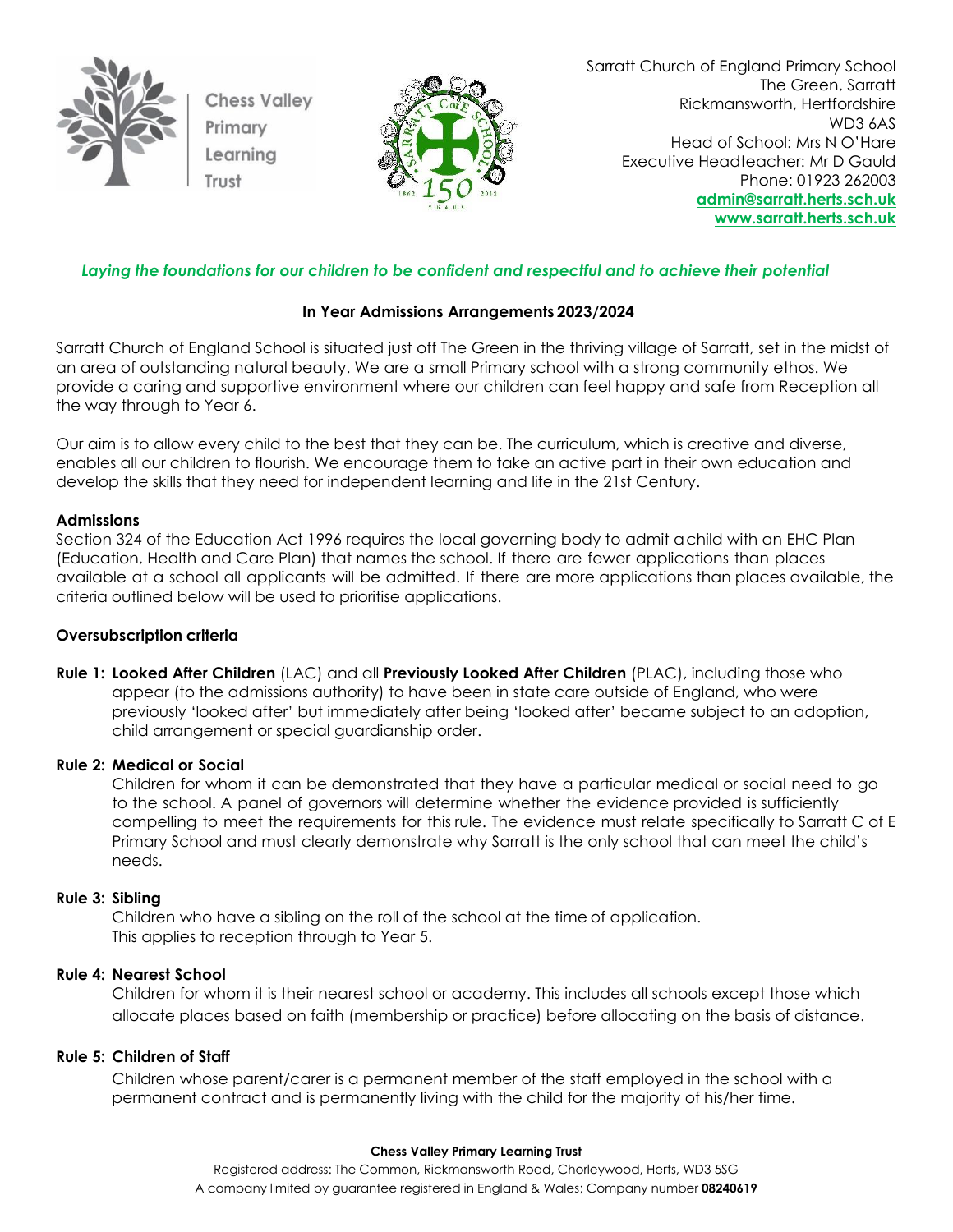## **Rule 6: Any other children**

Any other children not accounted for in the first five (5) criteria.

These rules are applied in the order they are printed above. If more children qualify under a particular rule than there are places available, a tie break will be used by applying the next rule to those children. In the case of applicants under Rule 6, priority will be given to those whose home address is closest to the school.

# **IN-YEAR ADMISSIONS PROCEDURE AND ADDITIONAL GUIDANCE**

# **Completing the application**

- The parent/carer must complete and return the school's In-Year Application Form *(available on request from the admissions officer at the school or via the school's website)*.
- In year applications will be processed and a decision made and communicated to the parent/carer in writing within 15 school days after receipt of the completed application.
- A completed application includes the application form, proof of address and any other documentation requested by the school.
- Unsuccessful applications have the right to appeal. Details for appeals are set out below.

# **Over-Subscription Criteria**

- In the case of children with special educational needs or a disability, but no Education, Health & Care Plan (EHCP), the oversubscription criteria will be applied as fairly to them as to other applicants.
- Twins/Multiple Births: The governors will admit over the published admissions number (PAN) when a single twin/multiple birth child is allocated a place at the school, as an exception to the infant class size rule.

# **Out of Age Cohort Applications**

• A parent/carer may apply for their child to be admitted outside of their normal age-appropriate cohort. Any application of this kind should be accompanied by supporting evidence from relevant professionals who know & have worked with the child. This supporting evidence must state why the child should be admitted outside of their normal age group. This additional information is provided to support the decisionmaking process. Without it, the governors would be unable to make an informed decision. Any decision must be made in the best interests of the child and the governors will consider the child's individual circumstances and any other professional evidence submitted or provided.

## **Tie Break**

- When there is a need for a tie break where two different addresses are the same distance from a school, in the case of a block of flats for example, the lower door number will be deemed nearest as logically this will be on the ground floor and therefore closer.
- If there are two identical addresses of separate applicants, the tie break will be random. Every child entered onto the HCC admissions database has an individual random number assigned, between 1 and 1 million, against each preference school.
- When there is a need for a final tie break the random number is used to allocate the place, with the lowest number given priority.

## **Appeals**

- The statutory right to appeal does not apply if the child is offered a place at the school but not in their preferred age group.
- A repeat application for admission within the same academic year will not be considered by the governors unless, in their opinion, there has been a significant change of circumstances.
- It is the responsibility of the parent/carer, whose child is on the continuing interest list, to keep the school advised of any change in circumstances.
- A parent/carer who has not been allocated a place for their child has the right of appeal to an independent panel.
- Once the school has informed the local authority of the application, the parent/carer should receive a letter with registration information for making an appeal. If this is not received, then a parent/carer should call the Customer Service Centre on 0300 123 4043 to request registration details to log into **[HCC appeals](http://www.hertfordshire.gov.uk/schoolappeals)** and click on the link 'log into the appeals system'.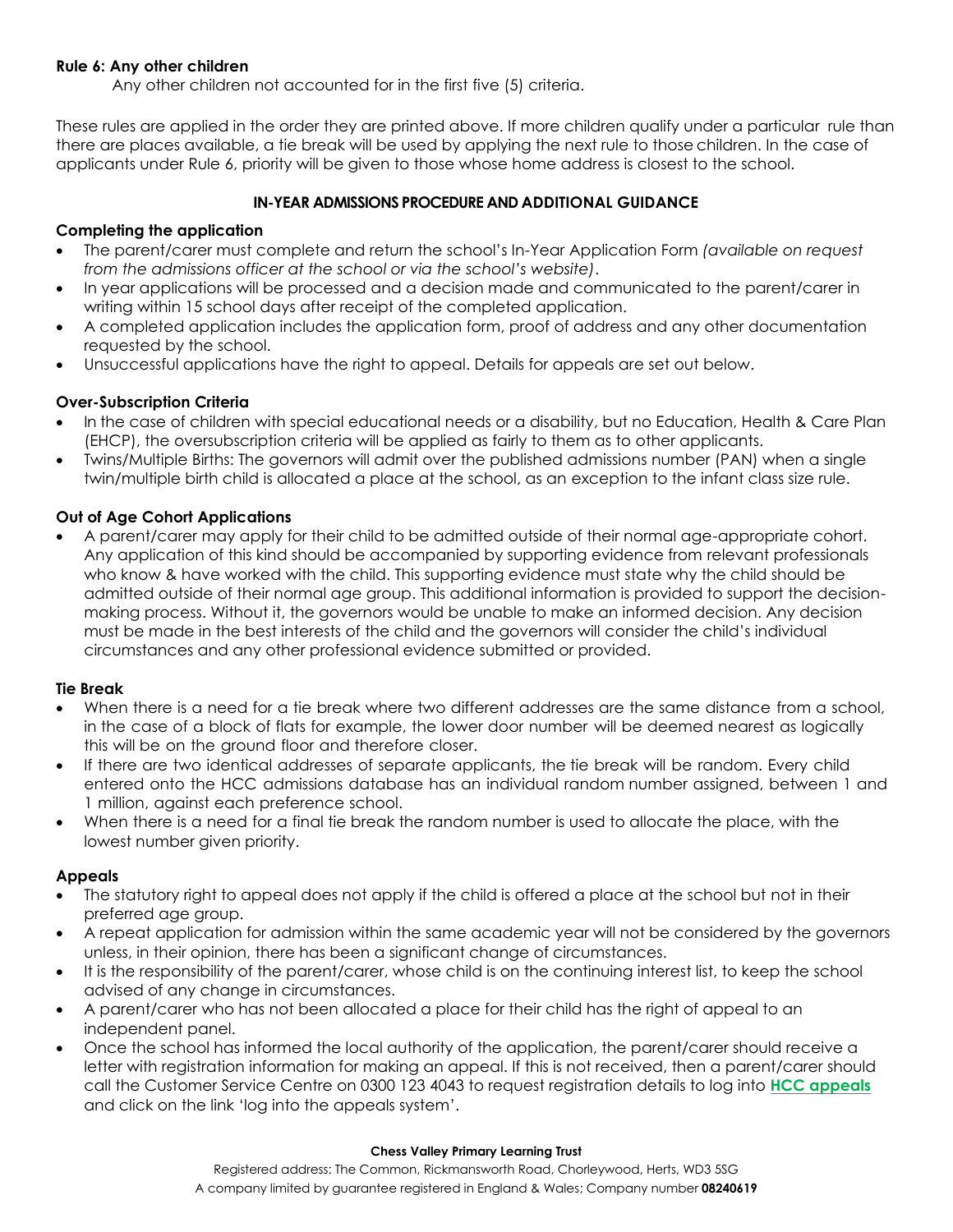### **Fair Access Protocol**

The school will admit children under the Fair Access Protocol before those on continuing interest, and over the Published Admission Number (PAN) if required.

### **Explanatory notes and definitions**

The following definitions apply to terms used in the admissions criteria:

**Rule 1: Looked After Children** (LAC) and all **Previously Looked After Children** (PLAC), including those who appear (to the admissions authority) to have been in state care outside of England, who were previously 'looked after' but immediately after being 'looked after' became subject to an adoption, child arrangement or special guardianship order.

Places are allocated to children in public care according to Chapter 7, Section 2 of the School Admissions (Admission Arrangements and Co-ordination of Admission Arrangements) (England) Regulations 2012. These children will be prioritised under rule 1.

Highest priority will also be given to children who were previously looked after, including those looked after outside England, but ceased to be so because they were adopted, or became subject to a child arrangement order or a special guardianship order.

A "child looked after" is a child who is: a) in the care of a local authority, or b) being provided with accommodation by a local authority in the exercise of their social services functions (section 22(1) of The Children Act 1989) All children adopted from care who are of compulsory school age are eligible for admission under rule 1.

Children in the process of being placed for adoption are classified by law as children looked after providing there is a Placement Order and the application would be prioritised under Rule 1. Children who were not "looked after" *immediately* before being adopted or made the subject of a child arrangement order or special guardianship order, *will not* be prioritised under rule 1.

Applications made for these children, with suitable supporting professional evidence, can be considered under rule 2.

<sup>1</sup> Child arrangements order Under the provisions of the Children and Families Act 2014, which amended section 8 of the Children Act 1989, residence orders have now been replaced by child arrangements orders which settle the arrangements to be made as to the person with whom the child is to live.

² Special guardianship order Under 14A of The Children Act 1989, an order appointing one or more individuals to be a child's special guardian or guardians.

Children previously looked after abroad and subsequently adopted will be prioritised under Rule 1 if the child's previously looked after status and adoption is confirmed by Hertfordshire's "Virtual School". The child's previously looked after status will be decided in accordance with the definition outlined in The Children & Social Work Act 2017:

- i. to have been in state care in a place outside England and Wales because he or she would not otherwise have been cared for adequately,
- ii. to have ceased to be in that state care because of being adopted.

A child is in "state care" if he or she is in the care of, or accommodated by any of the following: a) a public authority,

- b) a religious organisation, or
- c) any other organisation the sole or main purpose of which is to benefit society.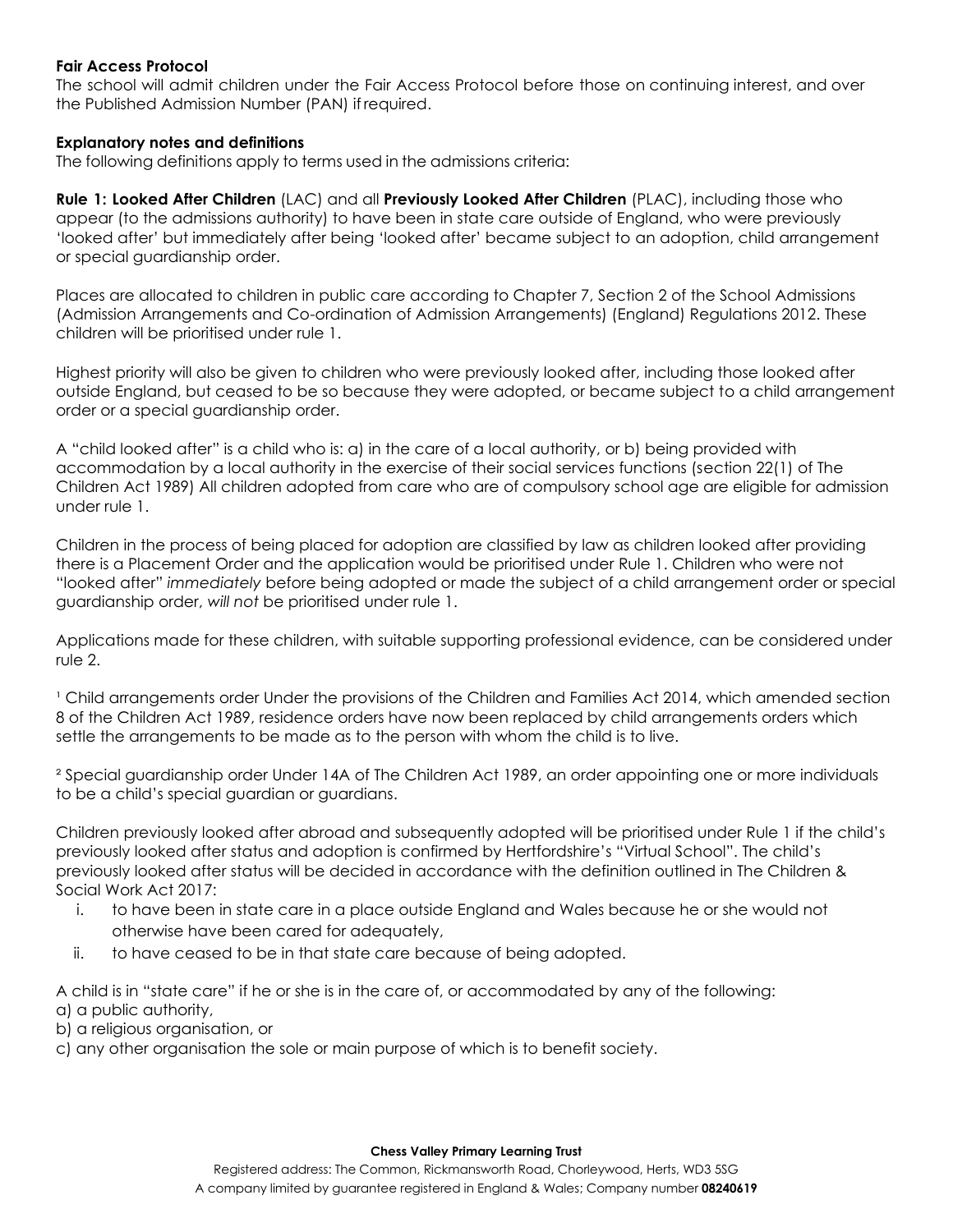# **Rule 2: Children for whom it can be demonstrated that they have a particular medical or social need to go to the school**

Rule 2 applications will only be considered at the time of the initial application unless there has been a significant and exceptional change of circumstances within the family since the application was submitted.

All schools in Hertfordshire have experience in dealing with children with diverse social and medical needs. However, in a few very exceptional cases, there are reasons why a child must go to one specific school.

For In-Year applications, a panel of governors consider Rule 2 applications. Few applications under Rule 2 are agreed.

All applications are considered individually but a successful application should include the following:

- a) Specific recent professional evidence that justifies why only one school can meet a child's individual needs, and/or
- b) Professional evidence that outlines exceptional family circumstances making clear why only one school can meet he child's needs.
- c) If the requested school is not the nearest school to the child's home address clear reasons why the nearest school is not appropriate.
- d) For medical cases a clear explanation of why the child's severity of illness or disability makes attendance at only a specific school essential. Evidence should make clear why only one school is appropriate.

A Rule 2 application will generally not be upheld in cases where more than one school could meet the child's need. In exceptional cases relating to a disability, where more than one school in the county can meet the child's specific needs, a clear and compelling case can be made for the "nearest" school with the relevant facilities, environment, or location.

You must clearly explain why attendance at the "nearest" school with these facilities is essential.

Applications under Rule 2 can only be considered when supported by a recent letter from a professional involved with the child or family, for example a doctor, psychologist, or police officer. The supporting evidence needs to demonstrate why only one named school can meet the social/medical needs of the child.

Applications for children who were not "looked after" immediately before being adopted or made the subject of a child arrangement order or special guardianship order may be made under this rule.

# **Definition of sibling**

A sibling is defined as: the sister, brother, half-brother, or sister, adopted brother or sister, child of the parent/carer or partner or a child looked after or previously looked after' and in every case living permanently<sup>2</sup> in a placement within the home as part of the family household from Monday to Friday at the time of this application.

A sibling must be on the roll of the named school at the time the younger child starts or have been offered and accepted a place. If a place is obtained for an older child using fraudulent information, there will be no sibling connection available to subsequent children from that family.

I Children previously looked after are those children adopted or with a special guardianship order or child arrangements order. This definition was amended following a determination by the OSA in August 2014.

² A sibling link will not be recognised for children living temporarily in the same house, for example a child who usually lives with one parent but has temporarily moved or a looked after child in a respite placement or very short term or bridging foster placement.

## **Home address**

The address provided must be the child's current permanent address at the time of application: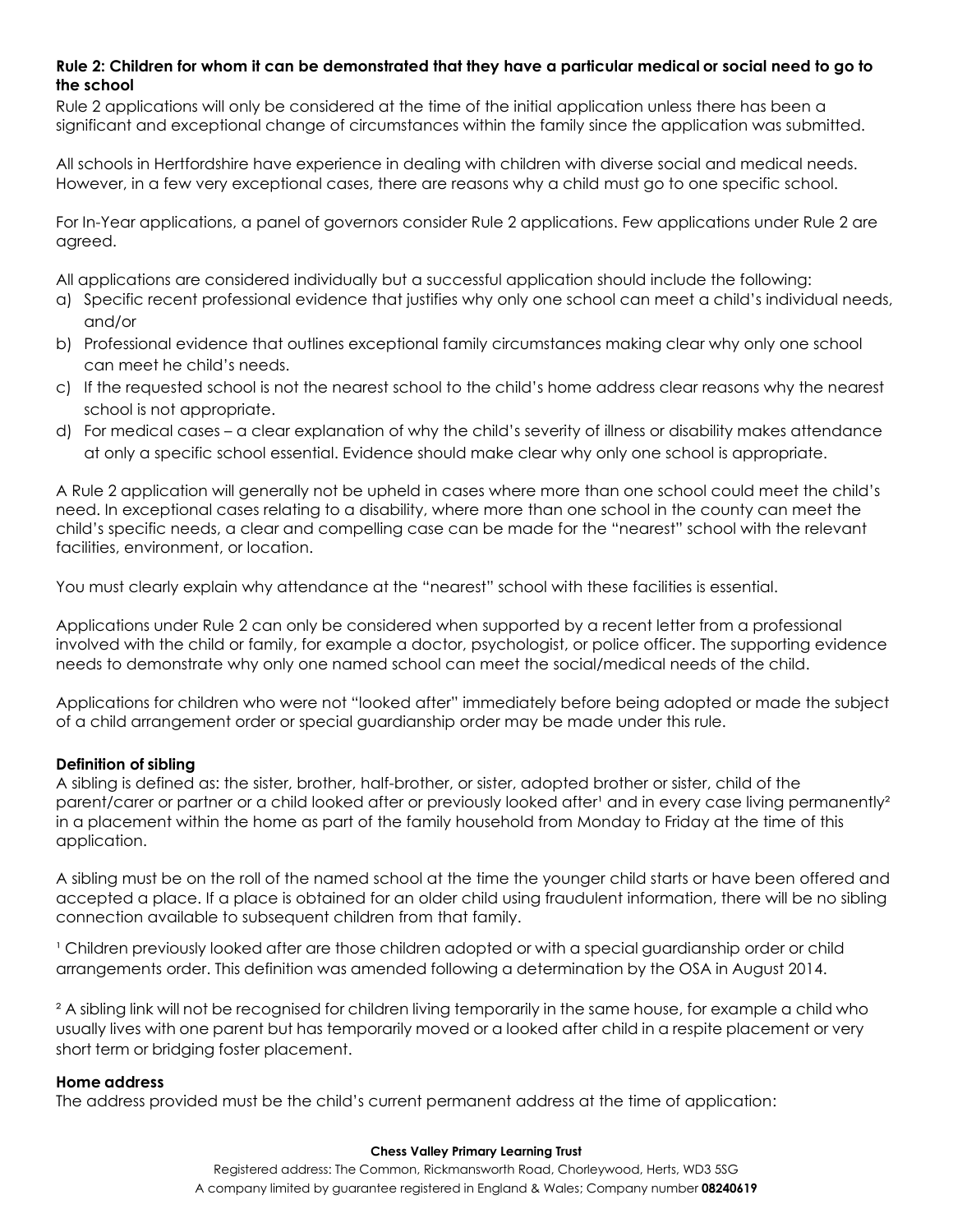- At the time of application" means the closing date for applications
- "Permanent" means that the child has lived at that address for at least a year

Where a family has not lived at an address for a year, they must be able to demonstrate that they own the property or have a tenancy agreement for a minimum of 12 months\* and the child must be resident in the property at the time of application.

The application can only be processed using one address. If a child lives at more than one address (for example due to a separation) the address used will be the one where the child lives for the majority of the time. If a child lives at two addresses equally, parents/carers should make a single joint application naming one address.

If a child's permanent residence is disputed, parents/carers should provide court documentation to evidence the address that should be used for admission allocation purposes. If two applications are received, with different addresses and/or different preferences, neither will be processed until the address issue is reconciled.

It is for a child's home Local Authority to determine address. If two applications, with different addresses are received from the same Local Authority, it will be for that Local Authority to determine permanent address. If two applications are received from two different Local Authorities, the above process will be used

If two different applications are received for the same child from the same address, e.g., containing different preferences, parents/carers will be invited to submit a joint application or provide court documentation to evidence the preferences that should be used for the admission process. Until the preference issue is reconciled neither application will be processed.

For the transfer application rounds, if the initial differing applications (one or both) were received "on-time", an amended joint application will also be considered "on-time" if received before the "late deadline". If the amended joint application is received after the late date, it will be treated as "late". The late deadlines for the 2023/24 transfer application process is 1st February for reception.

If these dates change, amendments will be published on the admissions web pages at the start of the 2023/24 application process in September 2022.

\* If, because of the nature of the agreement, it is not possible to provide a 12-month tenancy agreement, alternative proof of address will be requested and verified as necessary with the Shared Anti-Fraud Service.

## **Rule 5: Children of Staff**

Children whose parent/carer is a permanent member of the staff employed in the school with a permanent contract and is permanently living with the child for the majority of his/her time.

- a) Parent/carer shall mean and include any person or persons with parental responsibility for the child.
- b) Children of staff will be considered in the following circumstances:
	- i) Where the member of staff has been employed at the school for two or more years at the time at which the application for admission to the school is made, or
	- ii) The member of staff is recruited to fill a vacant post for which there is a demonstrable skill shortage.

## **Fraudulent applications**

Sarratt C of E Primary School will do as much as possible to prevent applications being made from fraudulent addresses. Address evidence is frequently requested, monitored and checked and school places will be withdrawn when false information is deliberately provided.

The school will take action in the following circumstances:

- When a child's application address does not match the address of that child at their current school;
- When a child lives at a different address to the applicant;

#### **Chess Valley Primary Learning Trust**

Registered address: The Common, Rickmansworth Road, Chorleywood, Herts, WD3 5SG A company limited by guarantee registered in England & Wales; Company number **08240619**